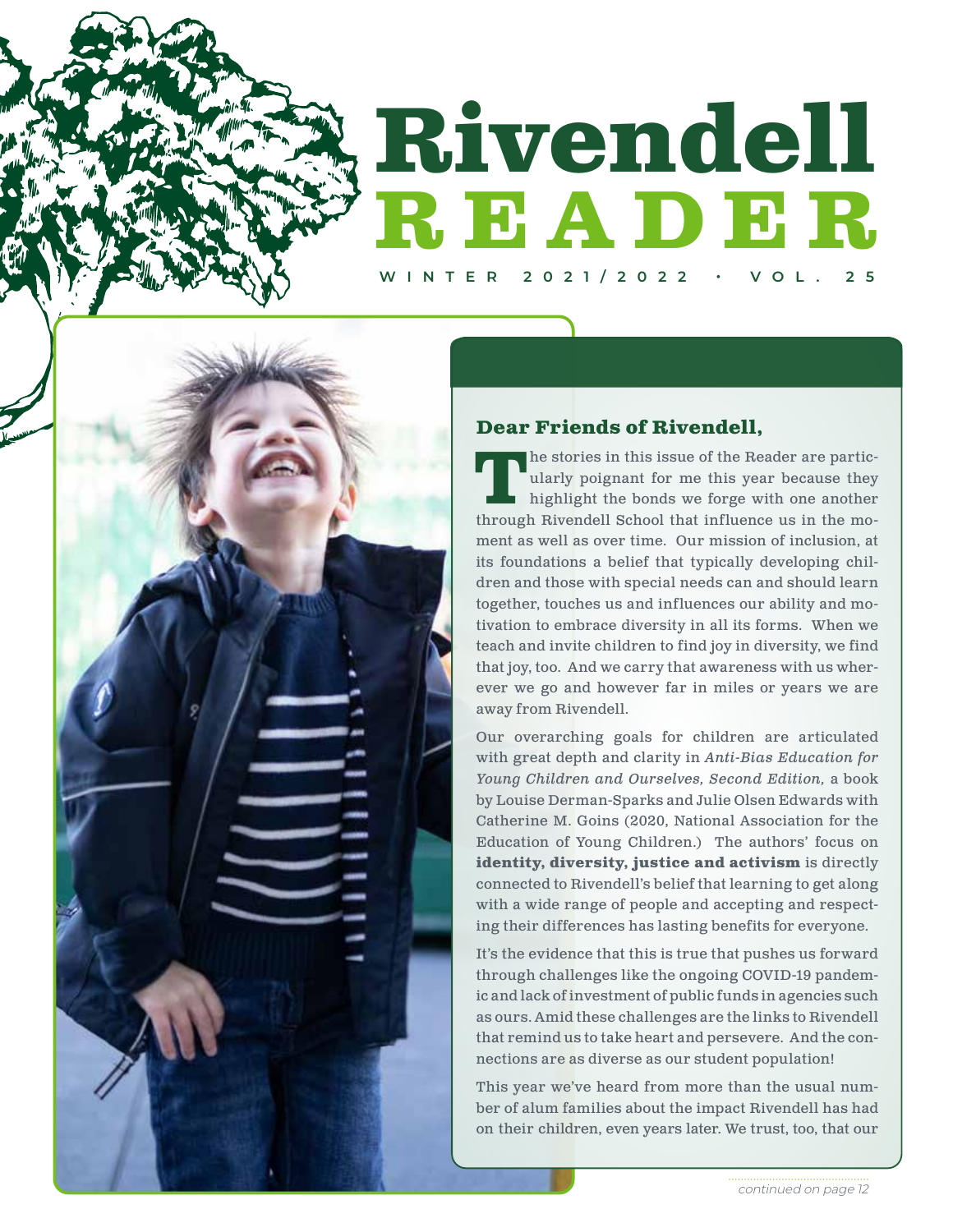

#### **Home**

#### THE CORE PROGRAM TEAM

eptember 18, 2006 marked a milestone for Riven-<br>dell as we moved into our new building at 277<br>Third Avenue and unpacked the commitment<br>to early childhood inclusion that defines us as a comdell as we moved into our new building at 277 Third Avenue and unpacked the commitment to early childhood inclusion that defines us as a community. We transplanted our Montessori roots into this new educational environment where children belonged, were cared for, and learned to care for each other. Every square foot of space, both indoor and out, reflects our mission of inclusion and, fifteen years later, continues to do so. The breadth of our experience allows us to approach each Rivendell student holistically, integrating academic learning with the development of positive social relationships and a genuine sense of belonging.

In 2008, in what is now our school library, Classroom 5 was designed to house Rivendell School's new CORE program. CORE is an educational and social thinking model that helps young children with Autistic Spectrum Disorder to develop the readiness skills they need to learn with others. All CORE children experience significant challenges to forming relationships. Our educational model, based on the belief that relationships are at the core of learning, places the teacher/child relationship as the primary focus that guides direct teaching experience. SEITs, classroom teachers and related service providers work to help CORE children to adapt to new experiences, changes in routine and exposure to information presented in new or even slightly different ways.

At CORE we help our students, each enrolled in one of Rivendell's Preschool classrooms, to form a positive understanding of teachers and their roles, widening their perspectives to differentiate roles beyond those of their earliest and most important influences, their parents. We are committed to the evidence-based belief that it

is both possible and necessary for our students to form a positive understanding of teachers and their roles. That understanding gains the child access to classroom learning experiences and is critical to the development of cognitive flexibility. As the mother of CORE's first student put it "the key to the CORE program is to build a child's readiness skills through micro-steps and through incremental exposure to a mainstream school environment with the help of individualized, therapeutic team teaching." The CORE curriculum guides children with ASD to form and generalize the KEY CONCEPTS that are necessary for social thinking. We teach self-awareness and knowledge of others through meaningful experiences across contexts. Each KEY CONCEPT is a personalized narrative that the child, CORE practitioners and parents make together to form the steppingstones of social learning. Our curriculum is based on three FUNDAMENTAL COMPETENCIES:

• **To understand the differences between self and other.** To learn in a classroom, a child needs to learn that she/he is an individual, and that there are other individuals who are separate from them. The understanding of self arises from experiences shared with others

• **To understand the roles of teacher, child, self.**  Children become aware of the world, primarily due to the relationships they form with others. In the classroom "others" are individuals with functional similarities and differences.

• **To follow a teacher's directive.** Learning to develop a meaningful relationship with teachers is key to the formation of cognitive flexibility. How a child follows a teacher's directive is an indication of the quality of that relationship.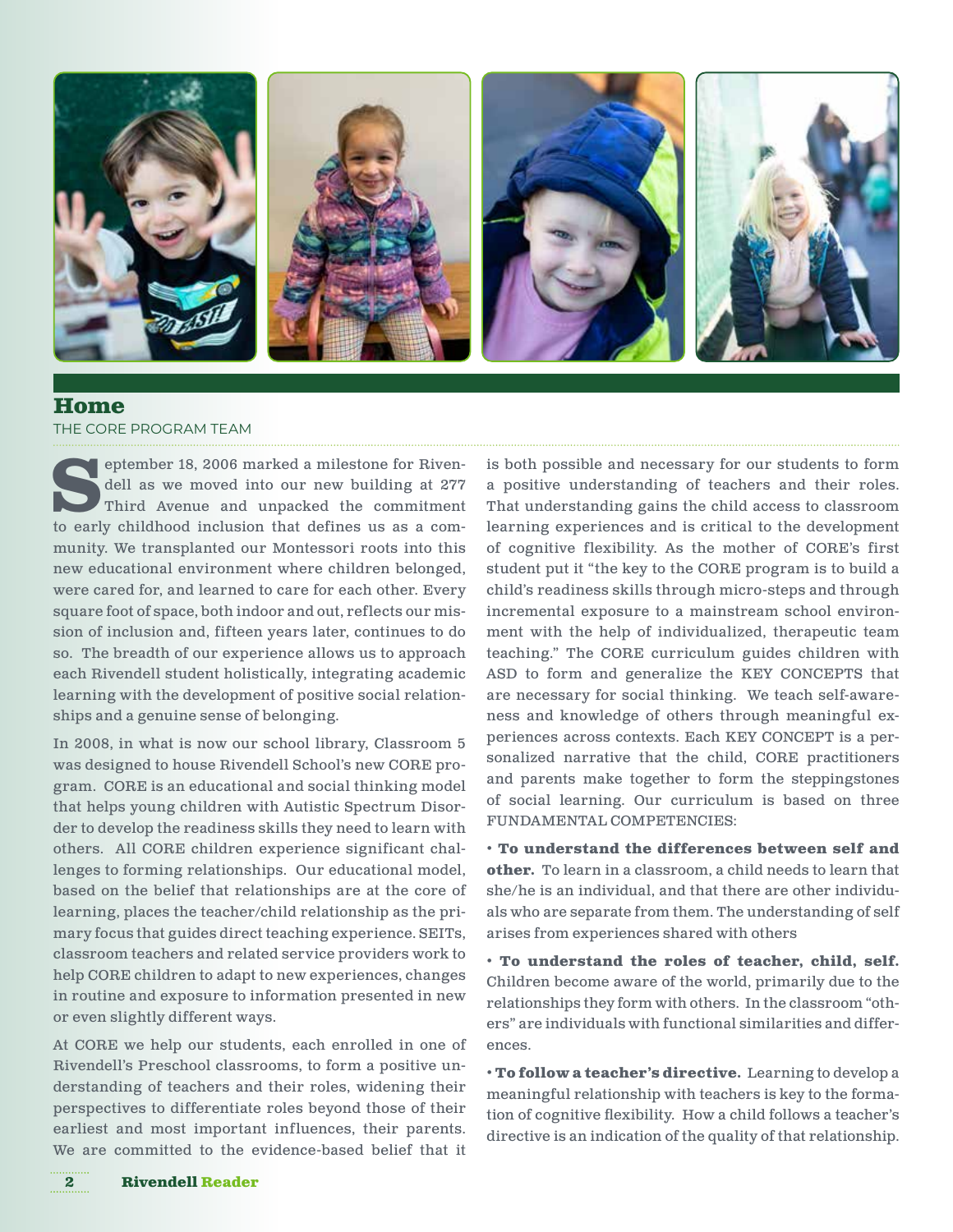In 2012, thanks to the generous contribution from the Morris and Alma Schapiro Fund, Rivendell signed a ten-year lease and moved to CORE's newly created program and training space at 272 Third Avenue, diago nally across the street from the main campus. In the following decade, through therapeutic teaching methods, clinical services, and intensive team member collaboration, we strengthened our work in helping CORE children understand what it means to be at school. Using newly acquired technology, we were able to use videos as a natural means of assessment, treatment, and collaboration. These became increasingly important in our work with parents as a natural relationship-building exchange while sharing perspective of how their children make meaning of the world around them. We developed video training materials which we present ed locally and internationally, always mindful of Rivendell's mission of promoting authentic inclusion.

Last year the lease at 272 was set to run out, the building was sold, and we were faced with the challenge of finding space at 277, which was at full oc cupancy. Thanks to Katy's creative and seemingly inexhaustible energy, financial support from a Rivendell parent, the outstanding flexibility of CORE practitioners and Rivendell administrators, CORE moved into two newly created spaces on the third floor. We came back to the place where authentic inclusion is our shared vision and the right of every child. As another CORE parent wrote "Rivendell was founded with a core mission of kindness and compassion—for everyone. This basic principle isn't just part of the fabric of the place, it's the main thread. So, while there are many lessons learned there—everything from washing hands to ABC's the most important lesson is that we are all different. We are all unique. We each have our own challenges, as well as our own gifts. And we all-ev ery one of us-have something special to share."

It's good to be home.

# **On Belonging**

ELISA LUNDY Assistant Director, Rivendell School

ince Rivendell's founding in 1995, our investment in the concept of belonging has been in the forefront of our discussions about how to best fulfill Rivendell's mission of inclusion. That investment remains strong, along w belonging has been in the forefront of our discussions about how to best fulfill Rivendell's mission of inclusion. That investment re mains strong, along with our awareness that we continue to learn more each year about the collaborative strategies and perspectives that make inclusive opportunities meaningful.

Last year, the need to teach remotely challenged us to think about inclu sion, collaboration and relationship in a whole new way. At our year end retreat in June we shared feedback from parents who felt a deeper col laboration with us during remote learning and felt more included in their child's education. We compared notes about the need to collaborate with our students in different ways to meet the unique learning needs present ed by remote instruction and the need to foster belonging in a situation ripe with potential for isolation. We also experienced what it was like to be a classroom teacher again as we responded to the need to create curric ulum that would work remotely to hold a child's attention and encourage their participation. Our commitment to use what we learned from our





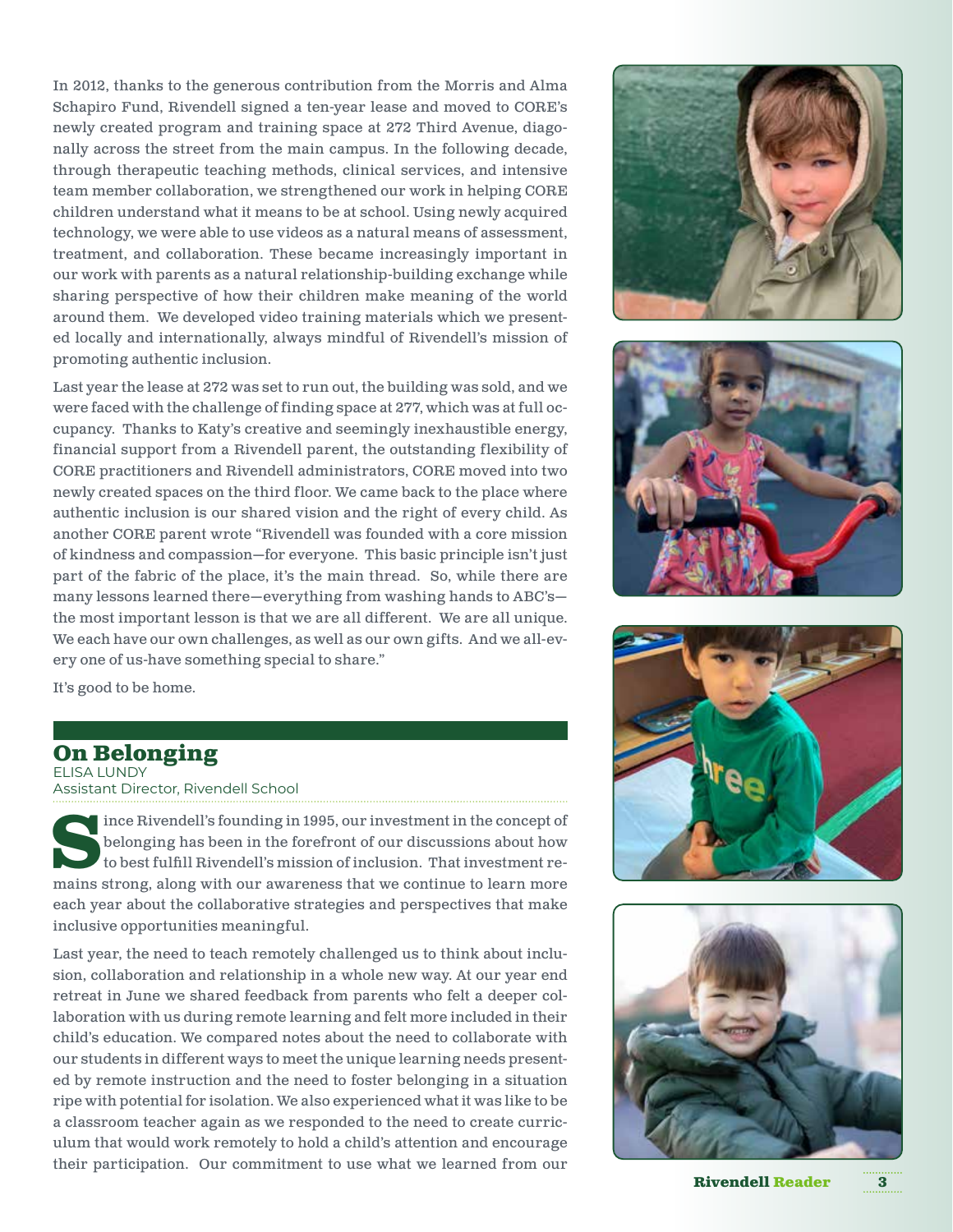







remote days remains strong. This fall we concentrated on developing relationships with parents with a renewed appreciation for their role on the team. We've reflected on how to collaborate and communicate, about how much to say and when, about what is relevant and meaningful to us AND to parents and how to be more open about what we each need to meet the educational needs of the child.

We are thinking together about belonging and what it takes to be truly included, what interferes with inclusion and how we partner with children to foster their sense of belonging in their classrooms. Moving forward, we'll consider how a sense of belonging is necessary for other team members, such as related service providers. How might we exchange skills rather than simply share information with those who work differently and in other than classroom environments? The world has become quite divisive, with people increasingly in separate camps of opinion. Here at Rivendell School, we'll continue our efforts to break down barriers and understand each other more fully in the belief that the outcome will be better for everyone.

# **Twenty-Five Years at Rivendell**

KATIE BROWNING

Associate Director, The Early Childhood Center at Congregation Beth Elohim

II December of 1995 Rivendell had its first SEIT case, and I was Rivendell's first SEIT. SEIT as a special education service was new in those days, and I didn't know what to expect, but I dressed up and took the R train to n December of 1995 Rivendell had its first SEIT case, and I was Rivendell's first SEIT. SEIT as a special education service was new in those days, and I didn't know what to expect, but I dressed up and tle boy there. I had previously been a classroom teacher in a special education classroom and being a SEIT was a very different experience (we used to joke about the "itinerant" part of the phrase, imagining ourselves roaming the city and spreading the "good news" of inclusion to schools.)

In reality, becoming an effective SEIT involved a certain amount of knowledge I already had a vast skill set I had yet to learn. What I did learn over the years was how to collaborate with classroom teachers from a wide variety of early childhood settings, from small daycare centers in East Flatbush to very progressive preschools in Manhattan. I learned that children can flourish in many kinds of educational situations, as long as their teachers cared about them and they had the appropriate kind of support. I learned how to listen more carefully to parents and classroom teachers, and how to adapt my teaching to the philosophy of the school while at the same time continuing to advocate strongly for the child I was working with. All these things I learned on the job, and with the continual support of Rivendell.

Through our staff meetings and retreats we pondered the ideas of collaboration, belonging, and personal and professional growth. This exploration and support nurtured me and eventually led me to where I am now, which is as the associate director of a large preschool in Brooklyn. Because of what I learned at Rivendell, I have been able to bring to my new position my knowledge of effective inclusion, and a strong desire to always work as collaboratively as possible. I already miss Rivendell, but am so grateful for all I learned there.

**4 Rivendell Reader**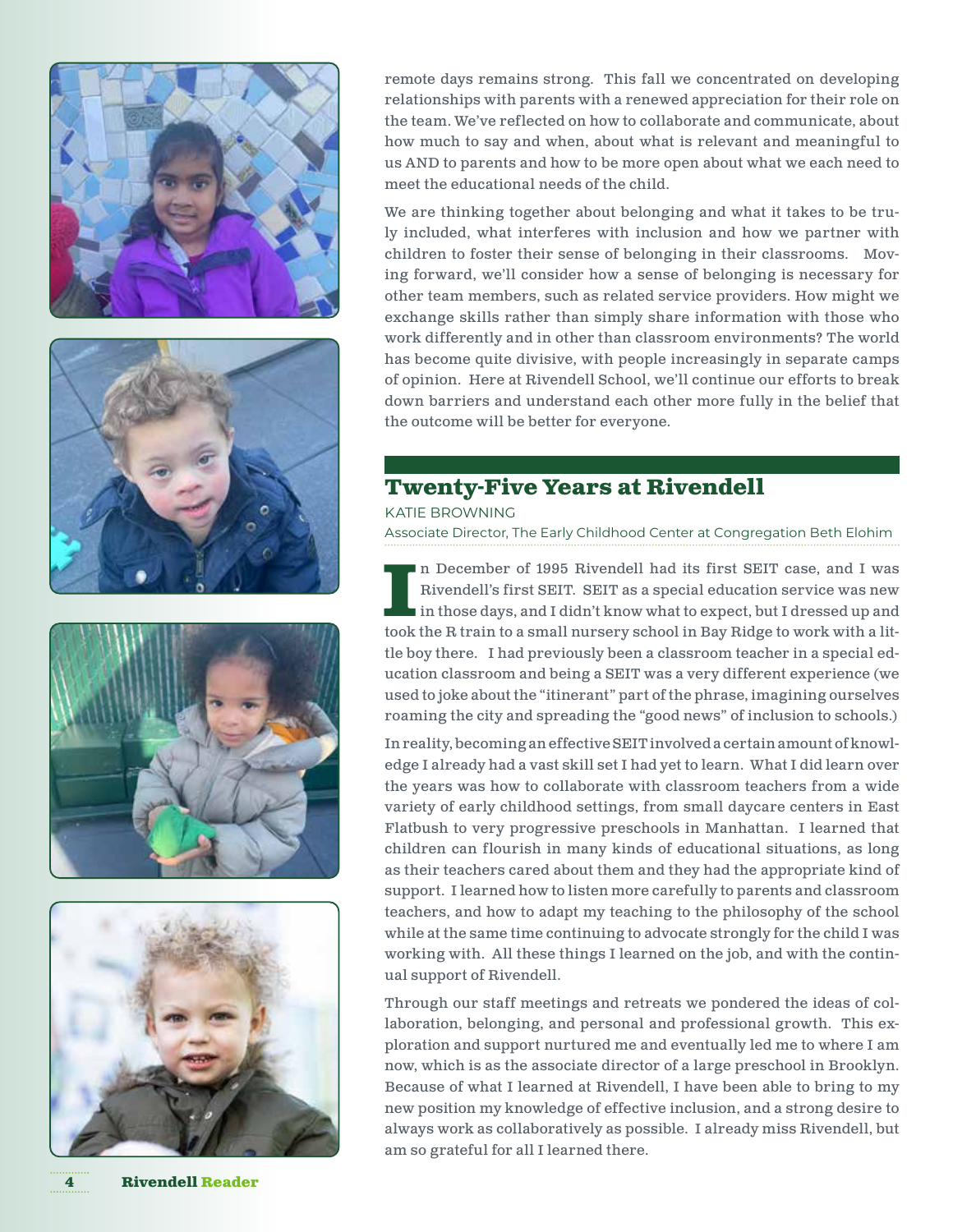

#### **Our Beautiful Journey at Rivendell School** THE DWARIKA FAMILY

**O**ur daughter Ariana attended Rivendell for three years. Our memories there are unforgettable. We cannot stress enough how knowledgeable, loving, kind and thoughtful everyone was.

As new parents, we were a bit intimidated about so many things, BUT Rivendell did an outstanding job welcoming us as a family and quickly made us feel at home. Today, we're still grateful to be a part of such an amazing community. The relationship we share is a remarkable one we hold close to our heart.

At the end of our journey, Rivendell was instrumental in recommending schools that were outstanding for our daughter. Ariana is now a fourth grader at Berkeley Carroll School, doing well and for that we're forever grateful to all her teachers at Rivendell. We have no doubt that Rivendell has helped to shape our daughter to become the smart, beautiful and kind person she is today. We know Ariana has benefited from the guidance she received at Rivendell. She's always getting compliments from her teachers for things that reflect her early learning.

Ariana has many fond memories of her own and enjoys telling stories about her experience at Rivendell and how much she adores her beloved preschool. She hopes to write about all of it one day.

#### **MILESTONES**

*We thank these recently retired Rivendell colleagues for their many years of service and commitment to our mission of inclusion:*

*Judy Herskowitz, Tina Mochon, Shelly Wolf Scott and Denise Taddonio.*

*We also thank Rivendell Board of Trustees past president Sallie Stutz for her many years of service.*







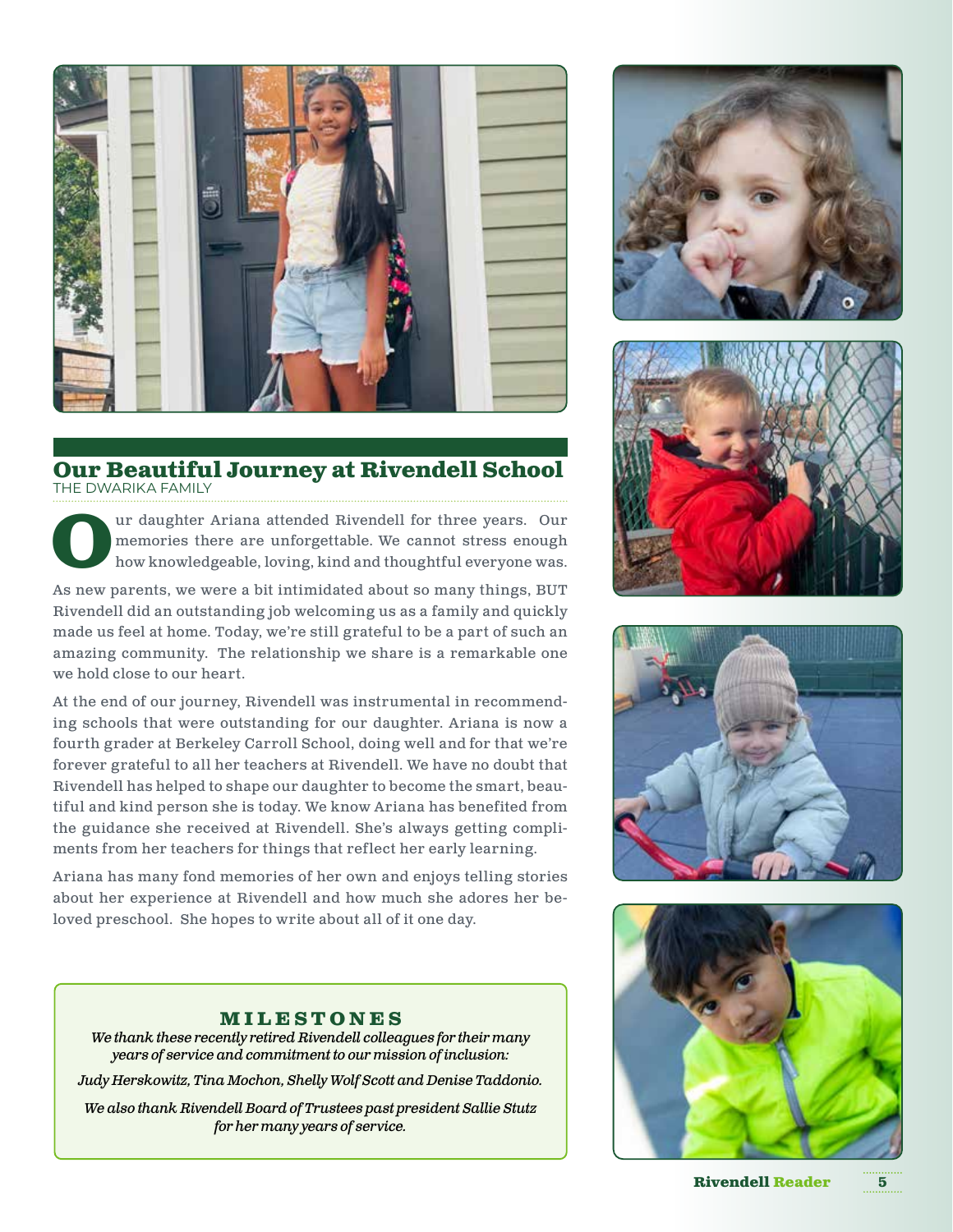









**More Than A Preschool**

ALISA LAMONT Rivendell Alum Parent

**WEINTERN MAC, joined Rivendell's Twos program nearly 20** years ago, I did not foresee how meaningful the school would become to our family. Back then, Rivendell was located in a brownstone on a tree-lined street in Park S years ago, I did not foresee how meaningful the school would become to our family. Back then, Rivendell was located in a brownclassroom, Mac made his first friends, established new routines, and developed trusting relationships with his first teachers outside our home: Katy Hill and Nora Carrillo.

Our family grew to include Malinee, Siri and Charlie. I deeply appreciated how teachers embodied Rivendell's mission of recognizing similarities and respecting differences within each child. In the classroom and on the rooftop playground, my children had natural opportunities to befriend others who learned and communicated differently. I believe this set the tone for the kind, accepting young adults they are becoming.

More than a preschool, Rivendell became our community. As a new parent, I met people with similar values and developed cherished friendships that have endured well beyond our time at Rivendell. Like its symbol, the tree, Rivendell provided roots that helped our family grow in a positive, purposeful way. We enjoy returning to visit Rivendell, and we remain grateful for its lasting impact on us.

# **Intangibles**

JULIE KIM Rivendell Parent

ords I thought I'd never write: We moved across the country. For my disabled daughter to attend a school we only visited on Zoom. During a global pandemic. Yet, all these words are true. AND they don't even begin to descri my disabled daughter to attend a school we only visited on Zoom. During a global pandemic. Yet, all these words are true. AND they dell this past fall. Izzy now walks the halls. Opens doors. Holds a cup on her own. Protests when she's sick of a song, or when I furnish the wrong white cheese. Loves the sound of crunching leaves. Lights up when we mention Vivian, Owen, Alanna, and friends. Kicks her legs with excitement in her stroller

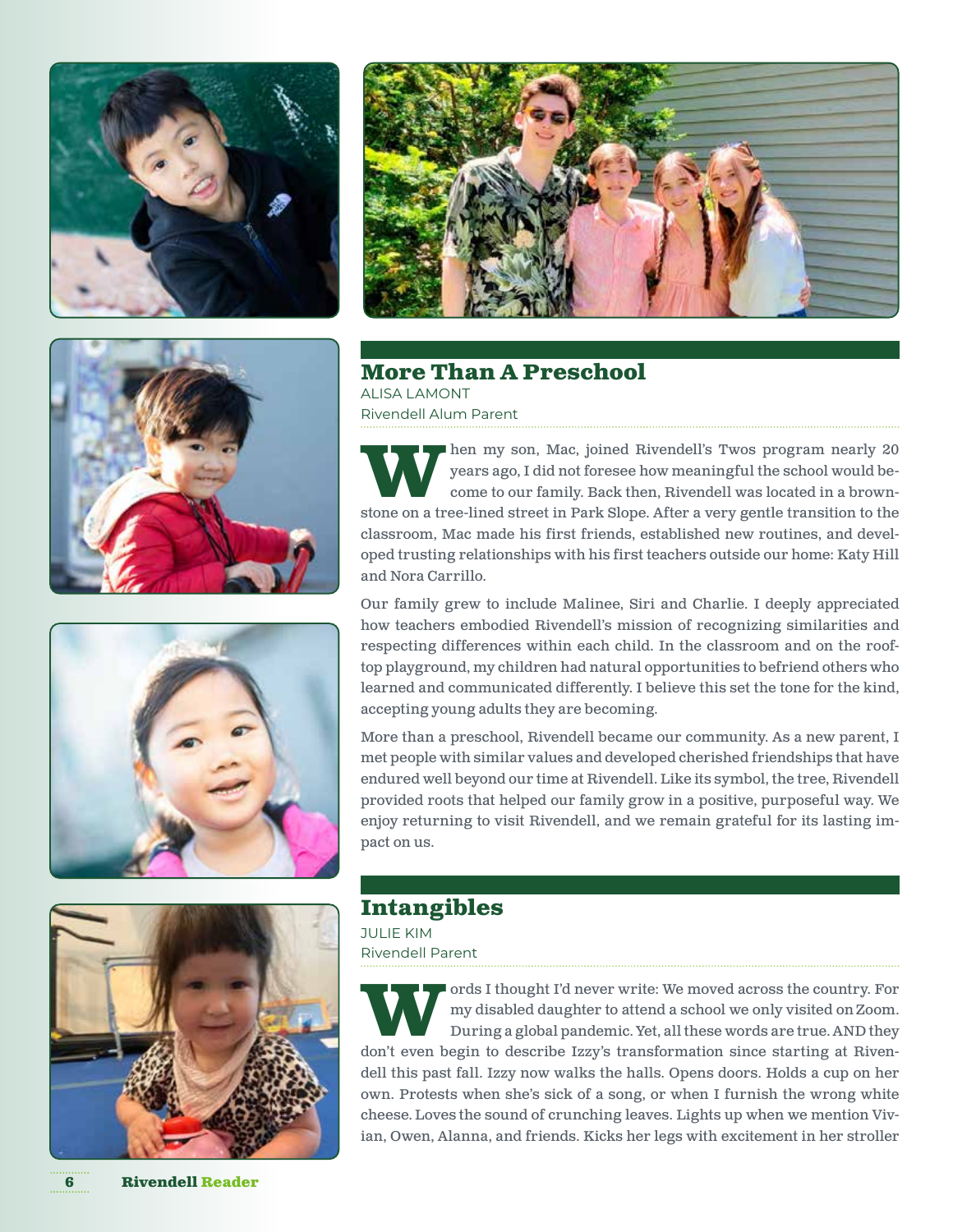as we make the final turn off of Carroll onto Third Avenue and Katy greets us with smiling eyes, a big high-five, and the thermometer.

To Siri With Love, a memoir by Judith Newman, led me to a special education advocate who understands that finding the right school for your child is not only about checking off boxes. It's about the intangibles, the advocate said—the right balance of nurture and rigor, the community you're joining and above all, it's about trust. The ability to sleep at night. The advocate led me to Rivendell, and now that we're here and benefitting from all this magical place has to offer, I can be more specific: Here, Izzy is known, expected of a lot, and thriving. She learns every day from her team of nine—or is it ten?—dedicated teachers and therapists. As do I. She learns from friends. And we all learn from Izzy.

# **Ambitious Goals**

BRIAN DEPASQUALE Rivendell School Advisory Board

like all aspects of 2020, fundraising in support of Rivendell during<br>COVID was an intense mixture of highs and lows. It was heartbreaking to witness institutions we partnered with in the past shuttered<br>and demoralizing to COVID was an intense mixture of highs and lows. It was heartbreaking to witness institutions we partnered with in the past shuttered and demoralizing to not be able to organize our annual fundraising and community-building gala. However, these limitations created exciting new fundraising opportunities that allowed us to meet our enthusiastic fundraising goals and foster a sense of community while remaining inclusive to all and vigilant towards COVID. And the excitement of these events was matched only by the enthusiasm of Rivendell families and friends, who rose to meet and exceed the fundraising challenges we faced. This experience laid bare the truth: gala or no gala, the Rivendell community and its spirit is indestructible.

Although it can often feel like COVID has always been with us, I remember the emergence of COVID in early 2020 and how impossible the realities of its impact seemed. Many institutions were not financially prepared to weather a storm of this magnitude, and thankfully, Rivendell was not one of those places. Although COVID brought along intense financial strain, through years of careful saving, Rivendell was able to nimbly navigate through 2020, freeing it to remain focused on the health and education of its students.

Fundraising remains critical for achieving Rivendell's ambitious goal of providing unparalleled early-childhood education focused on inclusion and community. The entire Rivendell community, especially its many dedicated parent volunteers, hope to build on our success last year, by developing exciting, new ways to raise funds and strengthen our community while remaining vigilant and cautious about COVID safety and remaining inclusive in an unevenly reopening world.

As always, key targets for fundraising are to support innovative programming, such as our Growing Connections program, maintenance and development of our physical space, such as our beautiful and well-used rooftop, and our scholarship fund, a critical mechanism of inclusion that ensures that Rivendell's resources can be made available to families regardless of their individual finances. Lastly, as we emerge from COVID, fundraising will be critical for ensuring that we can replenish and build on our savings, so that Rivendell will flourish and thrive for years to come, no matter what the next storm brings.







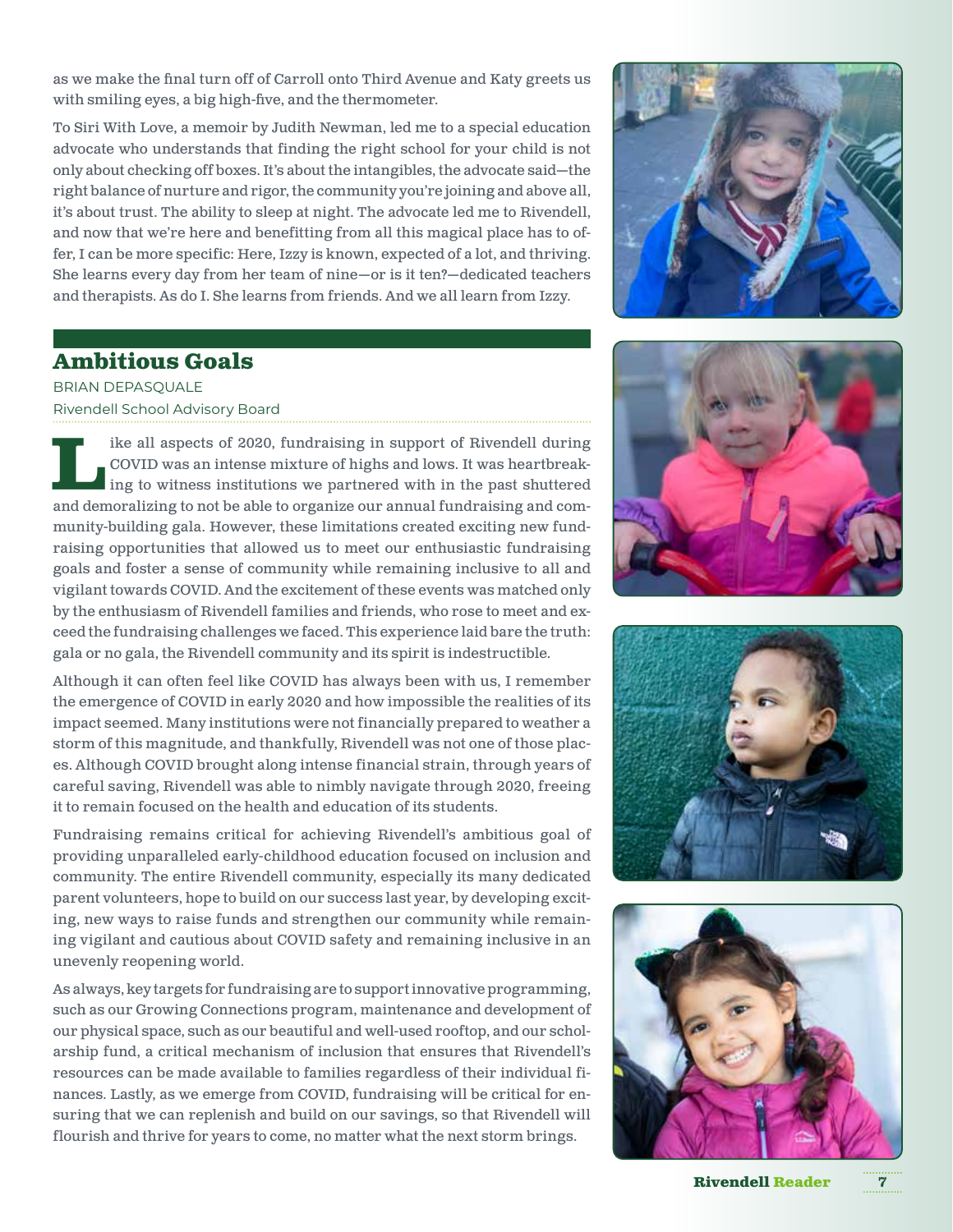





















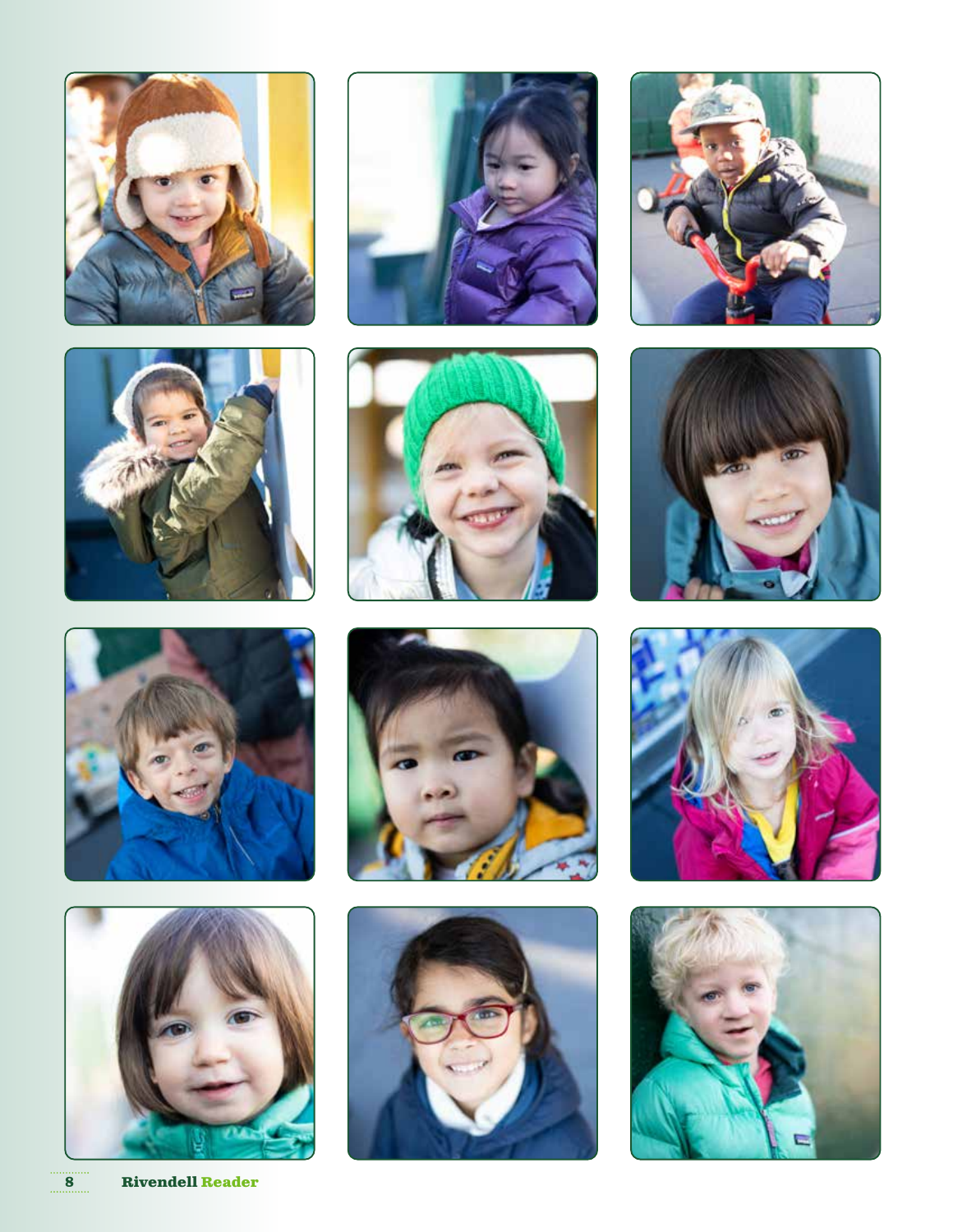

## **RIVENDELL PRESENTS**

**Rosalie Woodside and Denise Taddonio had the honor of representing Rivendell's CORE Program again at the World Association of Infant Mental Health in June, 2021. The conference, which was held virtually this year, included their presentations:**

**"Strengthening the Fractured Narratives of Preschool Children with ASD by Bringing Attachment Theory Into the Classroom, Where it Belongs"**

**"Reconstructing and Reframing the Attachment Narrative with Parents When COVID Closes the Classroom"**

# **Rivendell School**

#### **BOARD OF TRUSTEES**

**Shawn Morehead, President Darnell Newsum, Secretary Luisa DeGaetano, Treasurer**

> **Angela Carola Michael Federman Gabi Martin Michelle Minovi Julian Rampelmann Mandy Wynn**

#### **EX OFFICIO**

**Katy Hill, Executive Director Elisa Lundy, Assistant Director**

**RIVENDELL SCHOOL ADVISORY BOARD Brian DePasquale**







**WE CELEBRATE AND SUPPORT EARLY CHILDHOOD DEVELOPMENT BY PROVIDING A BROAD RANGE OF PRESCHOOL, EVALUATION AND SPECIAL EDUCATION PROGRAMS.**

**ALL PHOTOGRAPHS BY MARC GOLDBERG, JESSICA TAYLOR AND ANNE HERVÉ**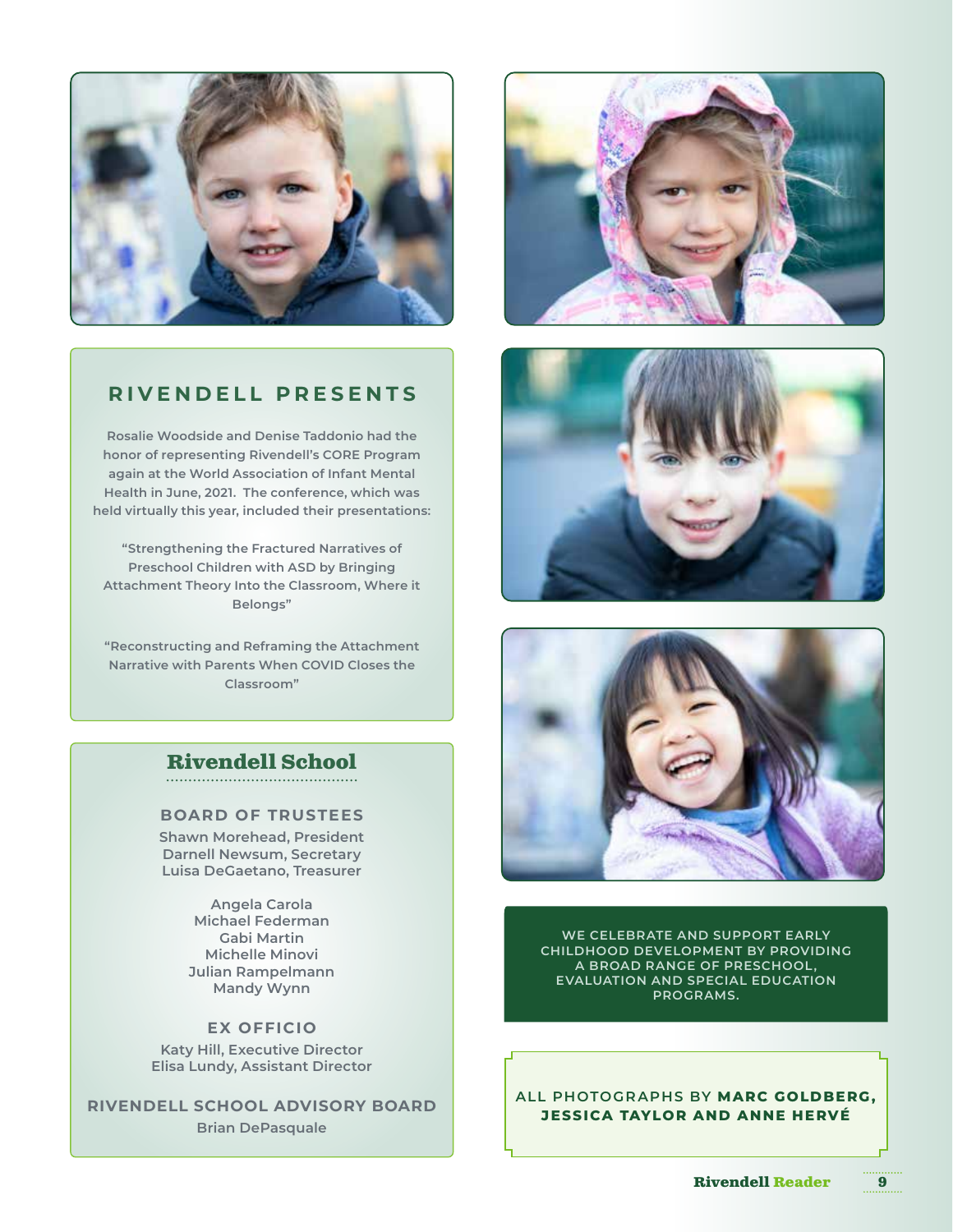# **Friends of Rivendell School July 2020 –June 2021**

#### *\$50,000 to \$99,999*

The Morris and Alma Schapiro Fund

#### *\$30,000 to \$49,999*

John Lutzius & Alison Cohen The Nora Roberts Foundation

#### *\$2,500 to \$29,999*

Sandy Lin & Henry Choi Anonymous Elsa Butler & Andrew Bogart David Chitayat Liz & John Libre Paul D'Avino Eileen Ahasic-Bierig Jason Kahan Tom Johnson Rachel & Michael Lousteau Maria Luisa DeGaetano Polverosi & David Lucca Max Pitman

#### *\$1,000 to \$2,499*

Moody's for Luisa DeGaetano Thomas Diakomichalis Lucy & Jon McMillan Robert & Dawn Bradford-Watt Charles Brill & Merrill Lyons Bklyn Larder Prosky & Rosenfeld LLP, CPA's Rosalie V. Woodside Alexandra & JD Siegel Siobhan Sloane Stefanie Huie Kathryn Appling Michael & Mariko Walters Michael & Barbara Kelly in honor of their grandson Joshua Strauss Jules Neuringer PTA of Rivendell Christy & Jackson Phillips Quest Financial Services Shelly Wolf Scott & Powell Scott Jean & Mark Tansey

#### *\$500 to \$999*

Marie Yuvienco Eva & Milton Braslow Foundation for Ethan Federman Patrick & Adriana O'Kain Ann Py Ben Dolnick & Elyse Newman

#### *\$500 to \$999 cont.*

Meredith Martin & Joe Murphy Michele Neuringer Anna Zheng & Joseph Yau Sara Shandler & Peter Banks BlackRock, Inc. matching for Anonymous Emma Bloomberg Marc Brodherson John Joseph Cornyn Benevity Fund matching for Thomas Diakomichalis Catherine DuBois Fincke Christel Garcia Salas Sybil Hannah Stephanie Jacoby Mary Dixie Carter & Stephen Kempf Andrew Ormson Michael Pyle Alice Reiter Jeehae Shin Kate & Kabir Singh Sallie Stutz Graves Tompkins Esme Usdan

#### *\$250 to \$499*

Eric Kong Andrew & Nicole Dresher Kathryn Bloomfield & Robert Abel Brian DePasquale Kevin Kim & Grace Lo Karmen Coker Benevity Fund matching for Karmen Coker Alina Das Rishi Talreja & Nikita Barai Eliza & Craig Anderson Susie Choi John G. Dockendorff Charlotte Greenough Kathleen DePasquale Liz Adler Hamilton Tracy Cabanis Frances Chiu Brian M. Cogan Patricia Gaffney Amy Lu & Charles Greer Alexander Ince Cushman Deutsche Bank matching for Eric Kong Julia Tung & Tongwei Liu Gabriella Martin

#### *\$250 to \$499 cont.*

Nathaniel McMurry Harold Pearson Maggie & Hank Powell Lisa Sack Linda & Jerry Schick Christa, Tim, Elle & Liv Surowiecki Lissy Vomacka

#### *\$100 to \$249*

Geoff Allman Alina Blazhevich Courtney Broadwater Kate Delacorte Sabrina Mallick Heather Prunty Laura Richard Richard Schloss, Kathleen Edwards & Violet Schloss Erika Schultz Julie Wood & Alissa Ginsberg Charlotte Buck Julia Gates Nancy Hruska & Mark Bianchi Pat & Randy Krumm Ian Mohr NYEdTech Meetup Theresa Salvanti Linda Sheo Lucy Guinness Christopher Kuhar & Angela Ortiz Cate Summers Jeanne Alter in memory of John Woodside Peter Bates Evan & Cristina Benedetto Jenny Burns Adam Chilenski Heidi Cox David Craft Alan Hsu & Meagan Crowley-Hsu Michael DePasquale Rebecca Dorfman Lynn Faria Risha Foulkes Emily Freed Frieda Givon Terry Greiss Kendra Hutchinson Catherine Ilyinsky Kanchan Koya Ashley Lavin Mark Linford Susan Brady & Mark Loeffler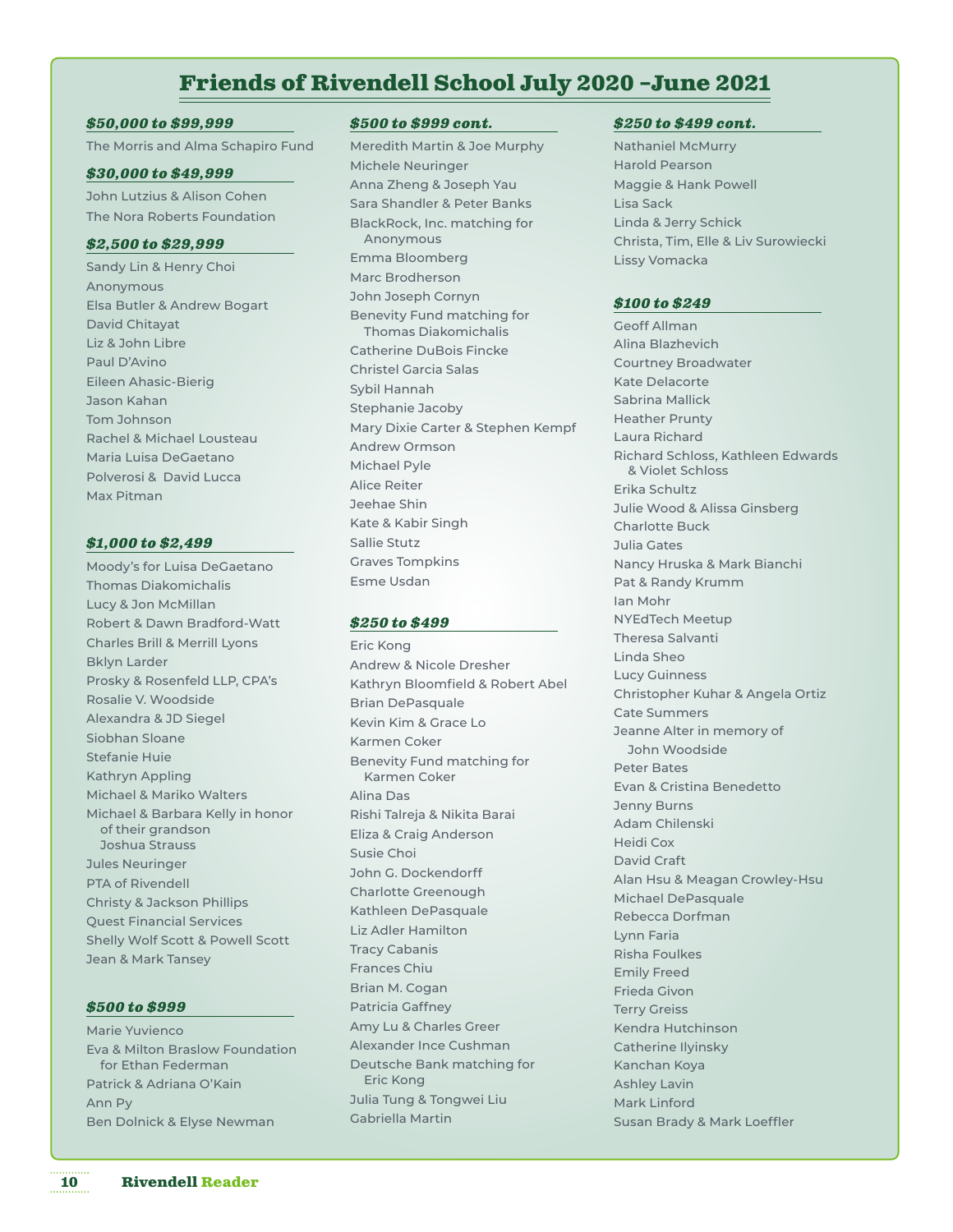# **Friends of Rivendell School July 2020 –June 2021**

#### *\$100 to \$249 cont.*

Christine Lyke Merrill Lyons Akemi Martin Maltie McCalla Gretchen Grace & Eric Moore Anthony Pepe Ryan Pepe Carolyn Ripps Neal Rosenberg, Esq. Renee Sandy Jo Staffin Patrick Stewart Eleni Taylor Tien Tran Gale Kaufman & Michael Van Biema Nancy Vermette Byran Wilson & Won Kyoung Rha Cathy Wong

#### *Up to \$99*

Alberto Estrella Shelley Braff Virginia Davis Alexis & Grant Mainland Ryan Martin Nathan Paluck Sarah Bevington & Fred Folmer Stephanie Bridges Waterfield Angela Carola Elayne Chanil Shamik Das Anthony DePasquale Heather Gay Ann Jeffrey Christine Medford Deanna Carlisle Moss Corinne Moss Racusin



#### *Up to \$99 cont.*

Christina Novinsky Lois & Barry Ostrow Allison Palmer Jane Sloan Eileen & Robert Blau Elaine Fischer Judith B. Demeno Catherine Ray Janelle Reid Jessica Taylor Nancy Vermette

#### *With Thanks*

We thank BKLYN Larder, Federman Steifman, LLC, Marc Goldberg, MicLaw Contracting, Ltd., Remco Press, and Mandy Wynn for their generous in-kind contributions to Rivendell School.